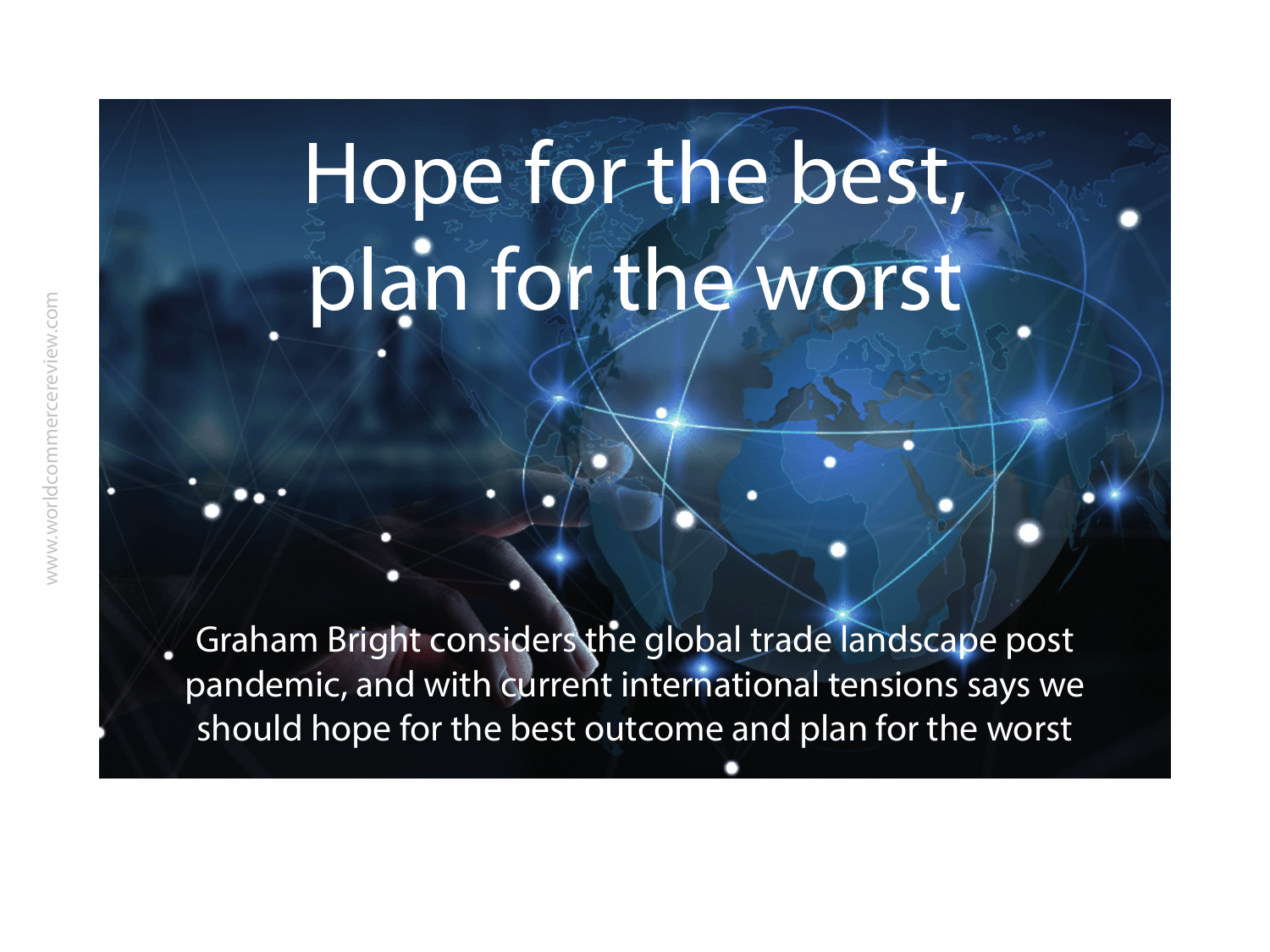aving survived the rigours of Christmas, with panic buying now a distant memory, December saw a flurry<br>of international trade activity, with deals signed between the UK and Australia, and digital trade deals with<br>Singapore of international trade activity, with deals signed between the UK and Australia, and digital trade deals with Singapore.

And rather than the expected lull in January activity, negotiations have commenced towards a free trade deal spanning 5 years between the UK and India. This cements a long-standing history of trade and investment, aimed to increase jobs and revenue in pharmaceuticals, leatherwear, textiles and footwear. Service sectors will also benefit in areas such as nursing, education and IT.

Additionally, the UK Department for international Trade has set its sights firmly on securing membership of the Comprehensive and Progressive Agreement for Trans-Pacific Partnership (CPTPP) by the end of 2022, giving access to trade worth USD13.5 trillion. Known as TPP-11, the member nations span the Far East, Australasia and South America incorporating such powerhouses as Japan and Singapore.

With this positive step, the agreement aims clearly to increase economic security, enable non-tariff barriers to trade to be removed help to diversify trade links and re-position the UK as a true global hub following Brexit and the challenges brought by the pandemic.

And, by trading with nations already acting in different FTA's, there should be even greater opportunities, markets and exchange of products and services, to fulfil the ambitions of all the member nations which in turn brings benefits and resources for people to work on problems that all nations are facing, in tech, the environment, healthcare and other sectors.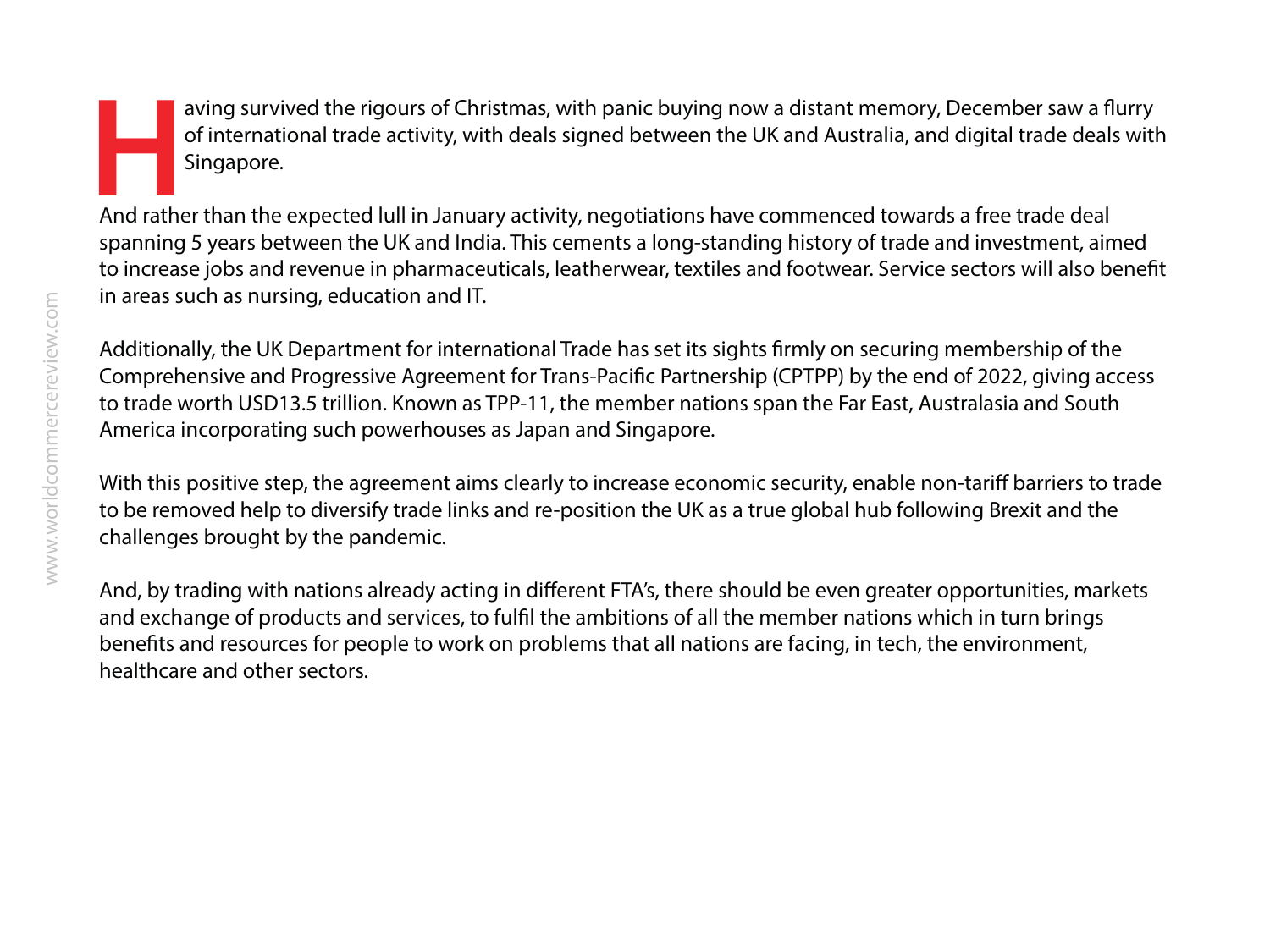So, a rosy outlook to start the year. But, major challenges are still ahead, as the worlds' second largest trading nation, China, with GDP larger than those of the next four economies - Japan, Germany, the United Kingdom, and India – combined, is facing a new reality when looking at sustainability of growth. Despite the intent, collaboration and reach of FTA's, some countries are maintaining their protectionist, restrictive access, subsidy driven stance.

After its rapid rise, China growth rates have slowed, with the biggest factor being the fall in production in domestic markets, ageing population and reduced numbers of workers estimated to be in the region of 35 million over the next 5 years.

Just as the UK Government has acted to raise the retirement age and keep people in employment longer, China aims to do the same to preserve tax contributions with creation of new jobs.

> We hope for the best outcome and plan for the worst. The next quarter will be critical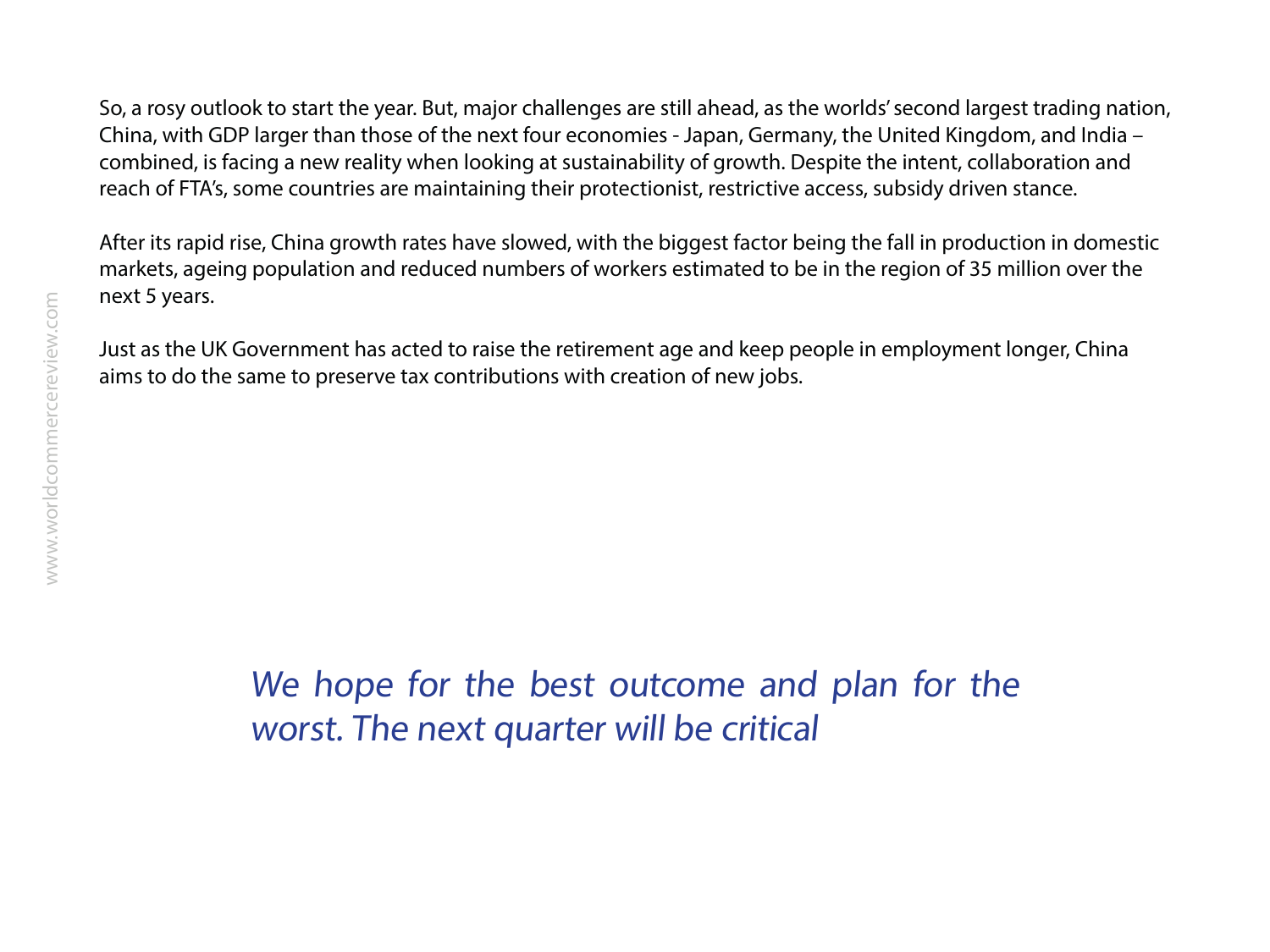The global appetite for Chinese goods is insatiable, and as a prime example, the UK imported £40.5 billion more from China than it exported to the country in the year to June 2021, a rise of imports from China of 38% increasing the trade surplus to over USD670 billion. In the same period, UK exports fell by 34%, a picture reflected in many other nations internationally.

China is set on promoting more self-sufficiency, greater domestic consumption and less reliance on the export market long term. But when things go wrong, the repercussions are immense as 'debt bombs' are created with companies 'too big to fail'.

The Evergrande issue is ongoing, with unfulfilled debt obligations of USD300 billion, hundreds of unfinished properties now classified as distressed assets, thousands of unpaid workers, millions of jobs at risk and loss of home buyers.

Closer to home, international trade is not quickly returning to pre-COVID levels or pricing. Just as forward transactions in currency markets may secure future prices, so contracts in shipping were agreed months ago at a time where exporters could negotiate prices with the luxury of excess capacity.

How different it all seems today. Rates to move goods cross-border have never been higher, as contraction of supply chains has caused every player in the ecosystem of trade to review capacity. Starting with transport companies, prices are expected to double (not helped in the UK by additional demands for costly ow emission or electric vehicles, highest ever diesel prices at pumps and congestion charges).

The freight sector, handling the physical movement of goods is also impacted in areas of warehouse costs, displaced containers, ocean shipping and local logistics. And companies are still subject to market demand and the influence of a rapidly changing spot market on a short-term basis.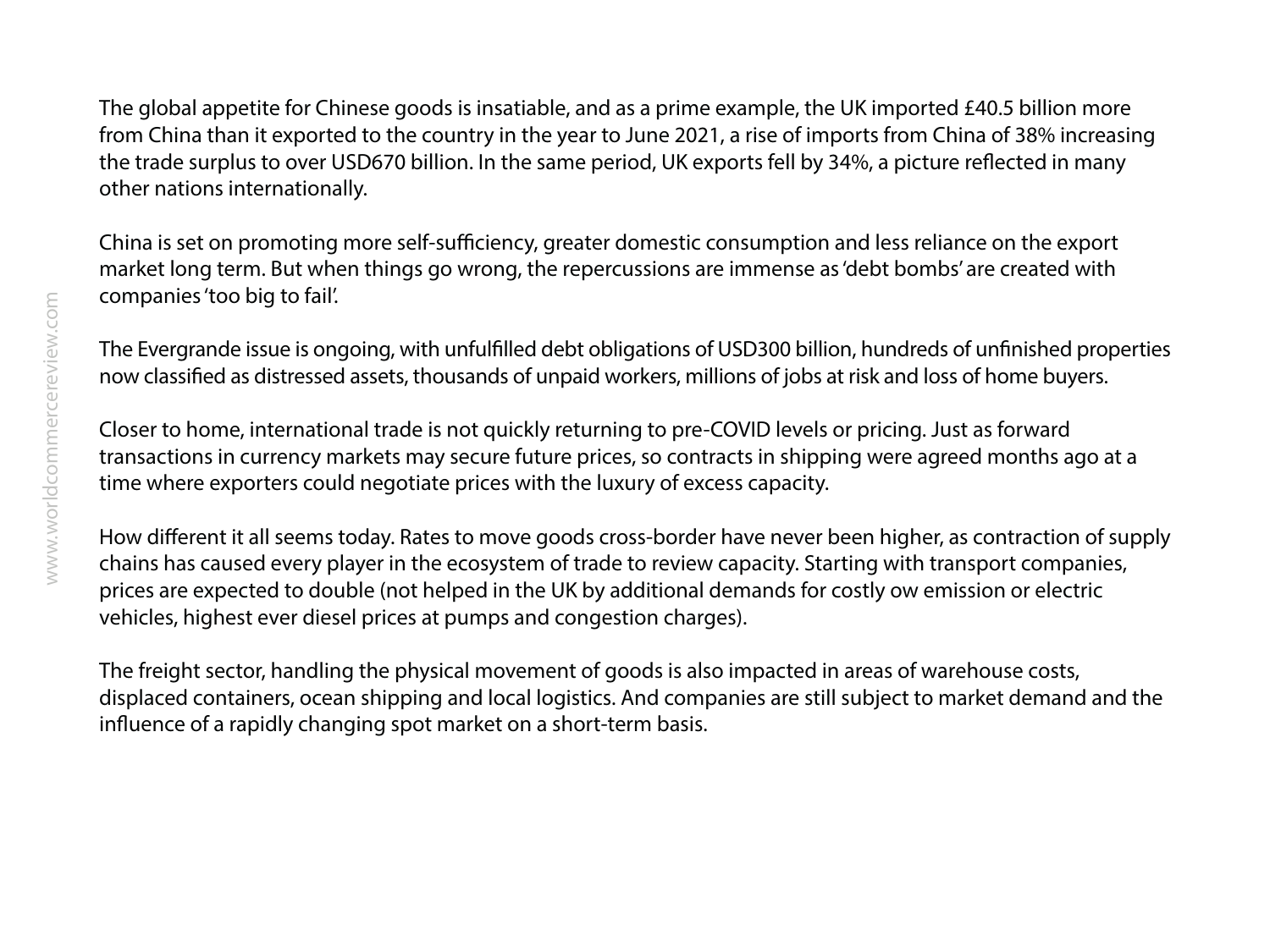One example is the Brent crude oil price, at USD55 per barrel one year ago is now standing at approx. USD90, with predictions of USD150 within three months.

In addition to containers being in the wrong place at the wrong time, with less overall capacity, we have already witnessed the staggering increase in spot prices for standard 40-foot containers, with prices up to 5 times higher than pre-pandemic levels and set to move higher still.

In some instances the cost of container transport even surpass the value of goods they contain, making it uneconomic and therefore impossible for smaller traders and niche businesses to sustain a healthy trade and cash flow.

Looking at the other areas of logistics in the supply chain, the cost of warehousing, increase in demurrage fees (namely the charge that the merchant pays for the use of the container within the terminal beyond the free time period), labour costs, increased fuel costs and shortage of drivers to move goods will lead to inevitable price rises.

With such uncertainty and taking into account the rising costs (up 25% on average for leasing warehouse space, it is no surprise that companies are not prepared to lock in long term leases and taking the financial hit on shorter terms.

Whilst in the past the demand for goods at low price has meant shippers absorbing costs, the time has come where increases have become so common and of such magnitude that these costs must be passed on to consumers. Even using AI technology for innovating least cost routing, consolidating shipments, sharing containers and only renting delivery vehicles when required, the choice is stark.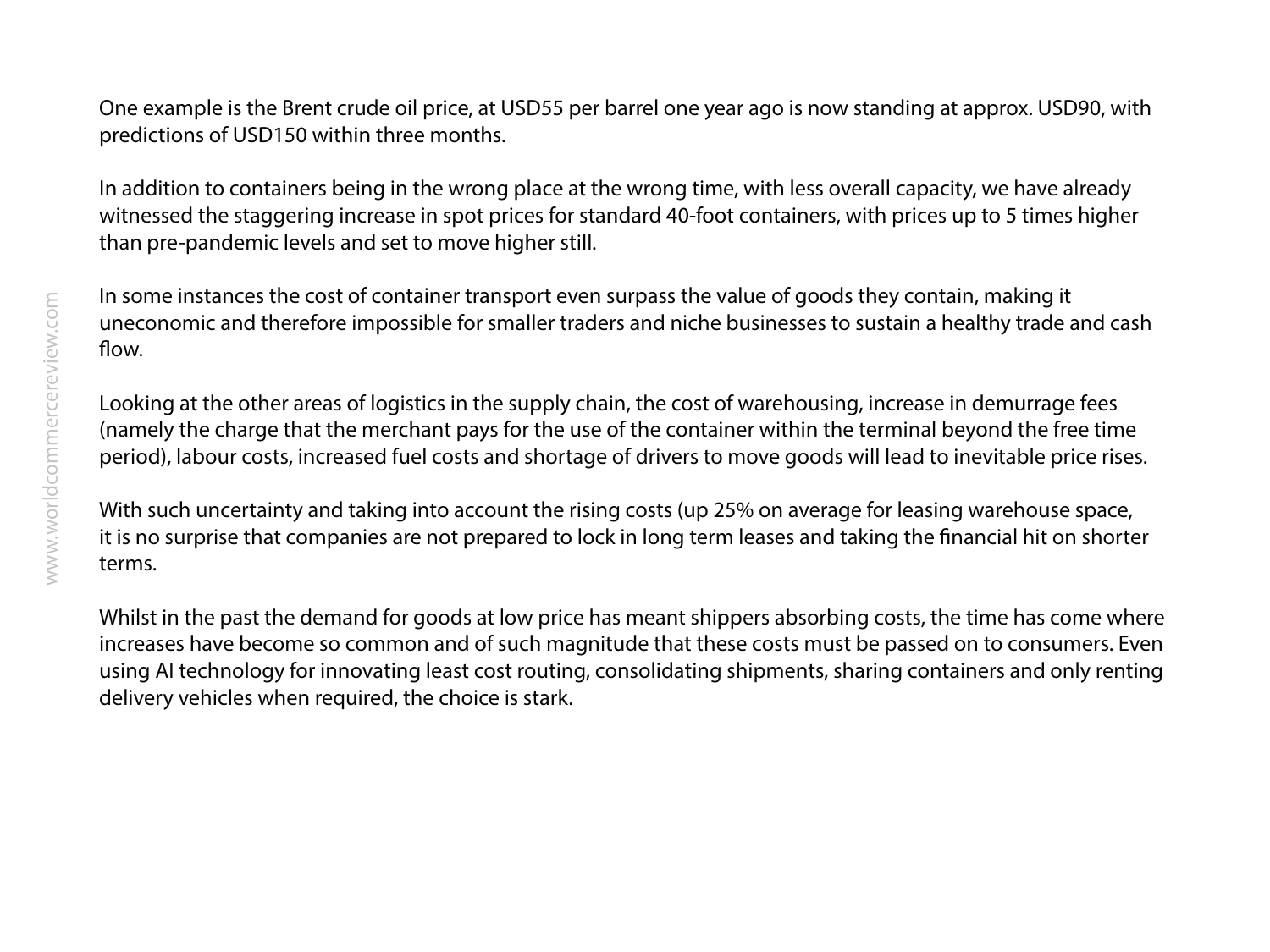Inflation is on the rise and consumers must pay more as shippers and other players in the global supply chain find themselves with drastically reduced margins, operating expenses and more pressure than ever to deliver at a price the consumer can afford.

But experts say companies have little choice other than absorbing the cost or passing it along to their customers. Overall, transportation rarely exceeds more than 7% of the cost of goods being shipped. For most companies, the value of the product being sold and the importance of that sale is much greater than a slight increase in transportation costs.

Companies always want the cheapest route to the client, but will not want to compromise long terms trade and future customers if the only differentiator is the cost of delivery.

The next big thing? The rise, appeal and acceptance of crypto and asset tokenization. With banks providing loans as far back as in Babylon in 1,800 BC, and 'modern' banking coming about in the 1470s, banks have not been the fastest innovators.

However, the past 10 years has seen more advanced products and more adoption of disruptive technology than in the previous 100 years, where traditional bricks and mortar, large branch network, limited product financial institutions have given way to mobile, agile, multi-currency, e-banking, global, internet driven service providers.

And it is not only the service delivery method that has changed so dramatically, but the pace of change, sparked by the inclusive nature and tech-savvy social media generation demanding faster, more diverse, secure services.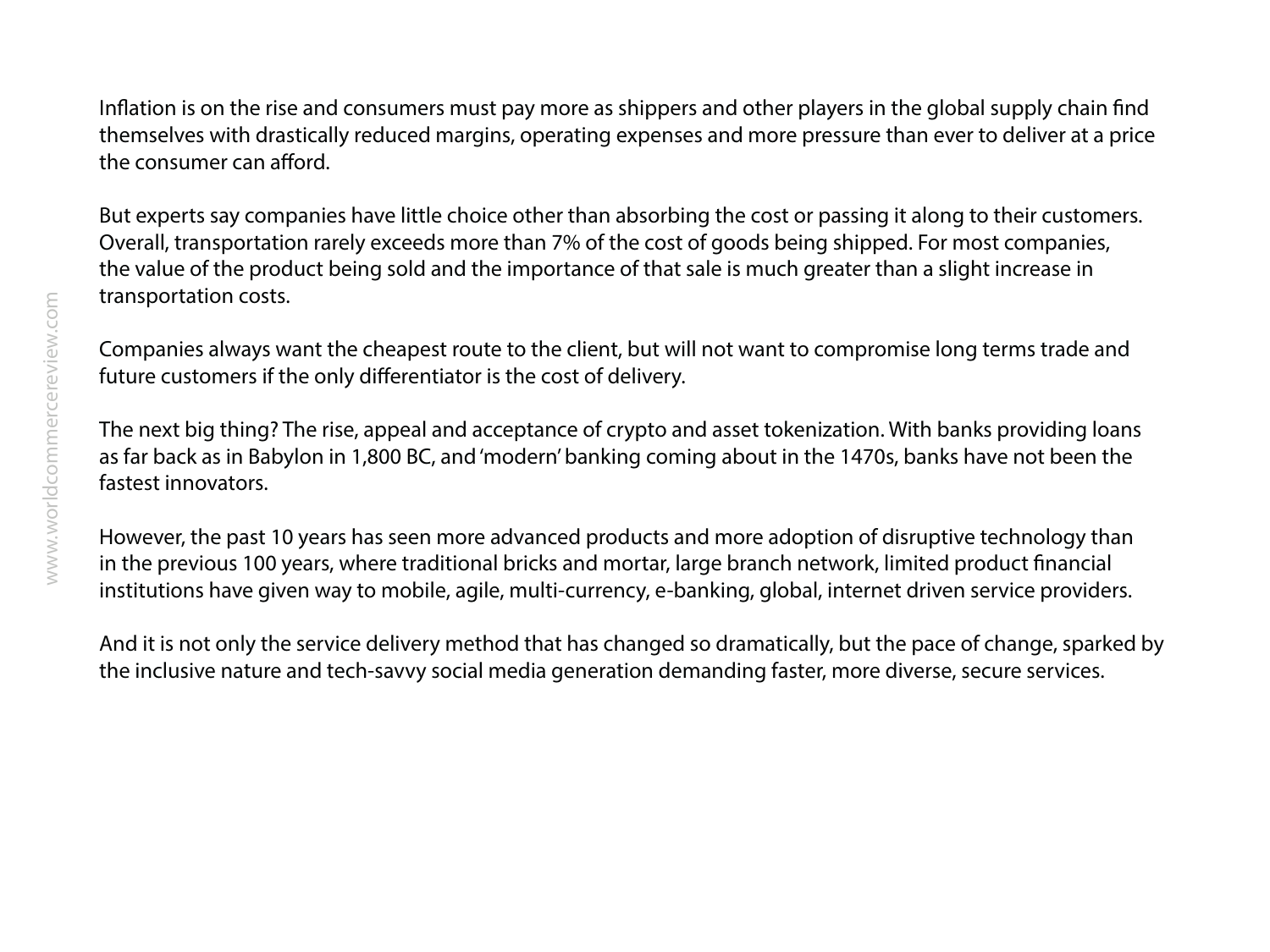The demand for data, information and financial services, and the technology to support vast data consumption now, has only been made possible by the advent of high-speed networks, smartphones and technology companies, translating those needs, enabling anyone, anywhere to trade international equities, bonds and derivatives, arrange a mortgage, make deposits, trade crypto currency, electronically sign and send vital documents, at the click of a button.

Whilst the past 20 years may be the era of internet banking, 2020 onwards has launched the decade of crypto. As of January 2022, there were approximately 10,000 cryptocurrencies in existence, many created for specific purposes with solid use cases, and others as speculative investment tools with spectacular volatility, few investors and even less volume.

Always a case of buyer beware, some earlier coin offerings experienced bad press through hacking, loss of consumer confidence, no activity, price collapse and where the mere mention of blockchain sent the investment community into a frenzy.

And how times have changed, with much more consumer demand, as, like bond and equity offerings, new coins are coming to market via initial exchange and security token offerings following extended due diligence by the trading platform.

Cryptocurrency (especially Bitcoin) is no stranger to volatility. However, in the past, the equities markets have also produced spectacular returns and losses, albeit across different timelines and remain considered a safer haven than crypto markets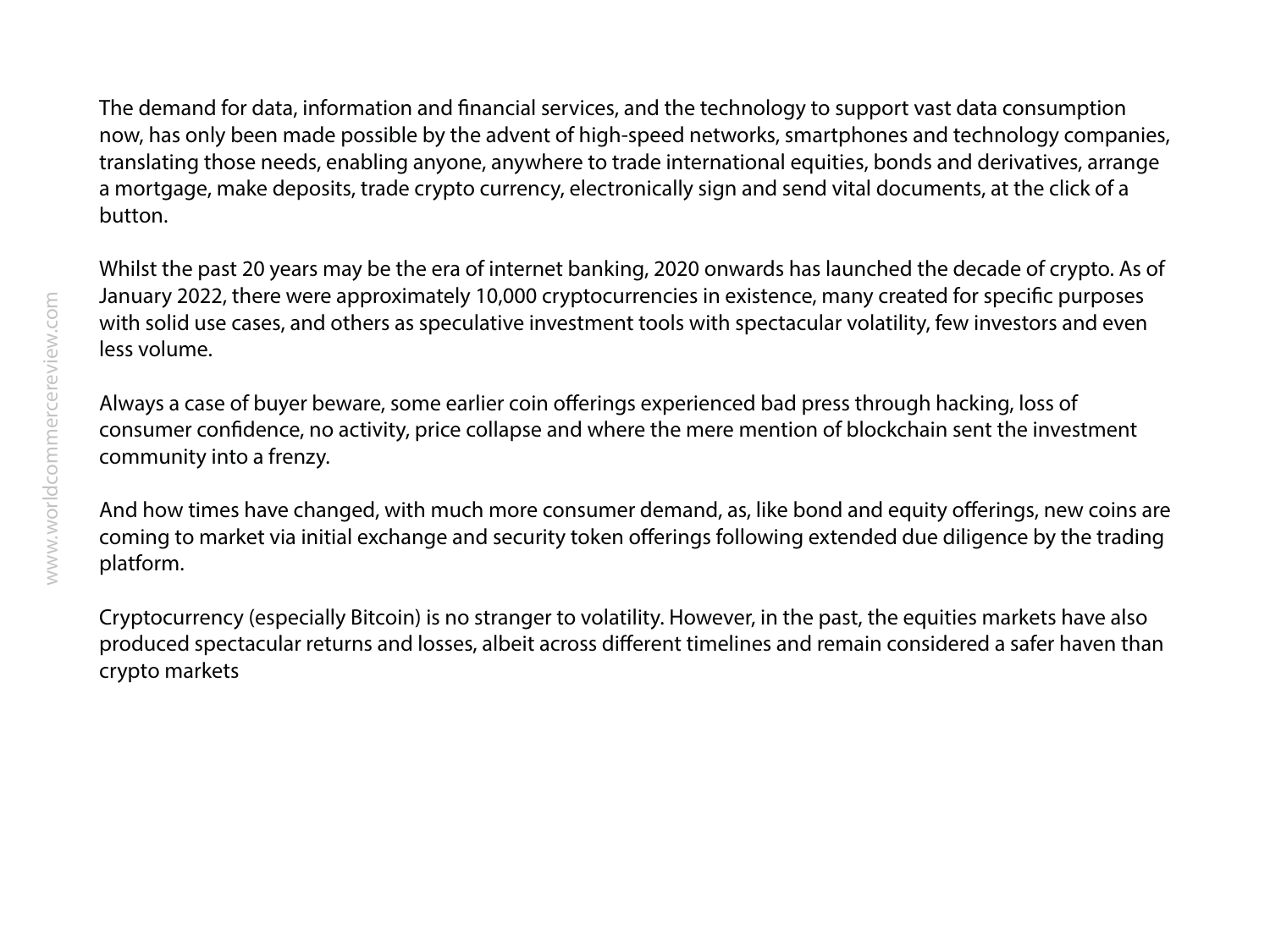Whilst the 1929 Wall Street Crash witnessed significant falls such as RCA common stock from \$505 to \$26 and DuPont from \$217 to \$80), black swan events have also elevated stock markets.

For example, Alcoa experienced 12 month returns of 217%, and risk averse long term portfolio holders have borne fruit with Monster, with shares at \$2 in 2005, hitting \$140 in 2015, and the darling of the equities market Amazon, with canny investors buying at \$2 in the 1990s, where today they trade at \$3,500.

Whilst equities still represent a more stable investment platform, crypto has captured a new imagination with a new demographic. With an almost baffling choice of cryptocurrencies, the key issue for investors will be the ability to seamlessly cash out of low volatility, low value stock and move in and out of fiat currency in deciding which type of coin best suits a long-term strategy.

So, with a requirement for a more stable, digital crypto instrument, the latest area of investor interest and some may say hype, is asset tokenisation. Blockchain technology remains the vital component, the mechanism and enabler to underpin crypto transactions.

In asset tokenization, digital tokens are used to fractionalize ownership of assets. Physical items are reflected on the blockchain which manages ownership rights – and anything from property to university degrees and from gold to stocks can be tokenised, with over USD500 million already tokenized in real estate.

These tokens are created during a so-called STO (Security Token Offering), in which the real estate is essentially split up into digital, tradable assets stored on a blockchain.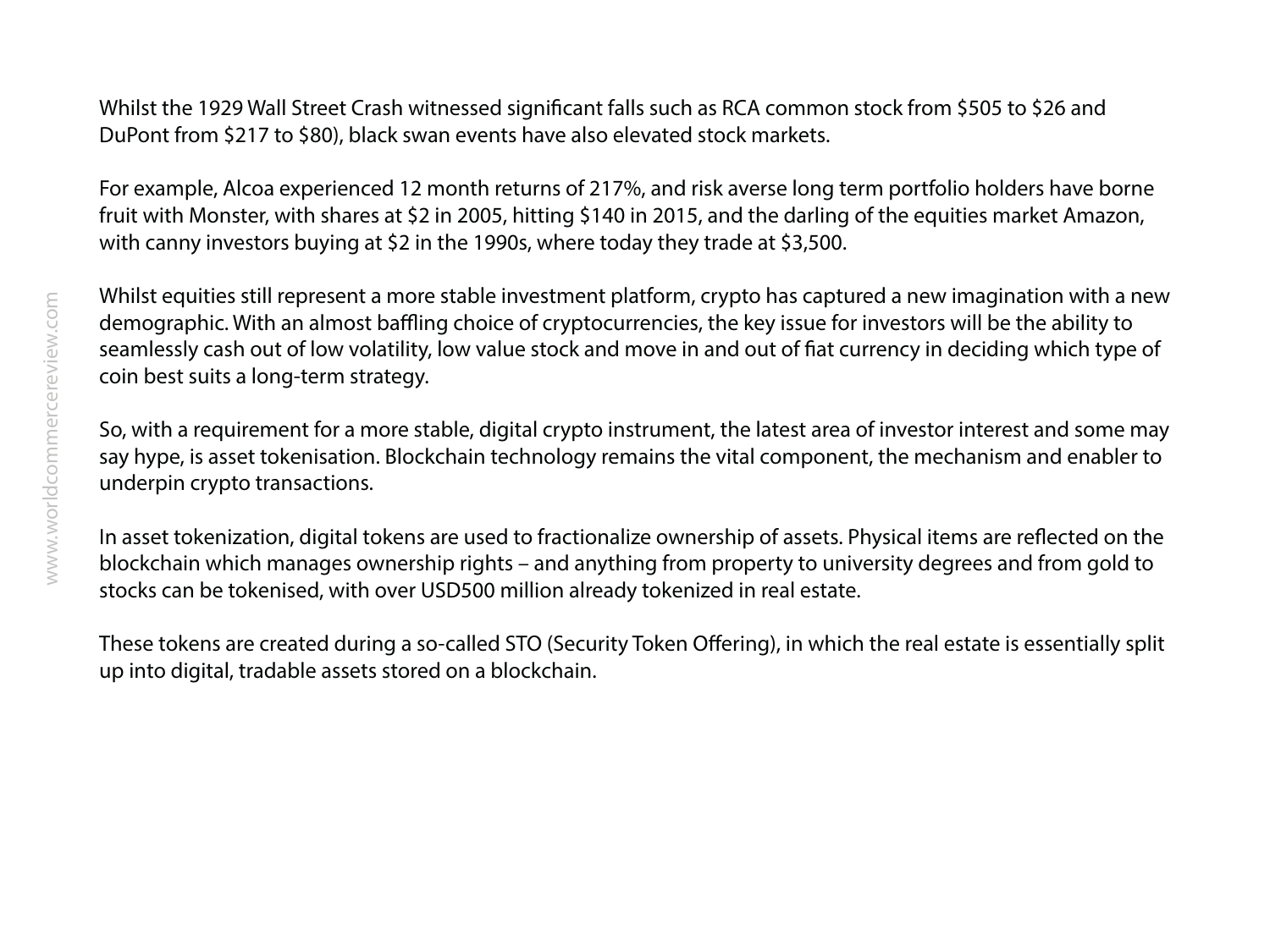The idea of fractional real estate ownership is nothing new. Since 1960, REITs (Real Estate Investment Trusts) were introduced in the United States and by pooling investors' capital, the real estate market suddenly became much more accessible and makes it possible to invest in the underlying asset without having to buy or manage the entire property.

Fast forward to 2022 and the advent of more commercial tokenisation, where real estate is more readily fractionized into small pieces, namely tokens. What are the benefits?

Global increases in property prices, expensive and rising bank rates, less monetization opportunities, languishing assets earning low interest, high costs of ownership with less people able to afford current and future prices all of these can be managed, by fractionising and tokenization.

And as digital tokens on a blockchain can be securely and efficiently transferred without a middleman, trading of these asset-backed tokens suddenly becomes much easier and cheaper, leading to increased liquidity.

It's easy to see why investors of all sizes are enthusiastic about this development. With a much lower market entry point with less initial investment, the global real estate market is valued at around \$280 trillion, making it one of the largest, most illiquid, and non-transparent markets on earth.

And post pandemic, in an era of rising costs, there are many distressed assets where such an investment approach may provide an economic lifeline to owners, and competitive opportunities for smaller investors. One can almost imagine the scenario where an investor might be able to increase their international holdings through the purchase two tokens in a block or apartments in Chennai, ten tokens of a factory in Malaysia, and three tokens of a flat in Hong Kong - all payable in coins, through a single platform.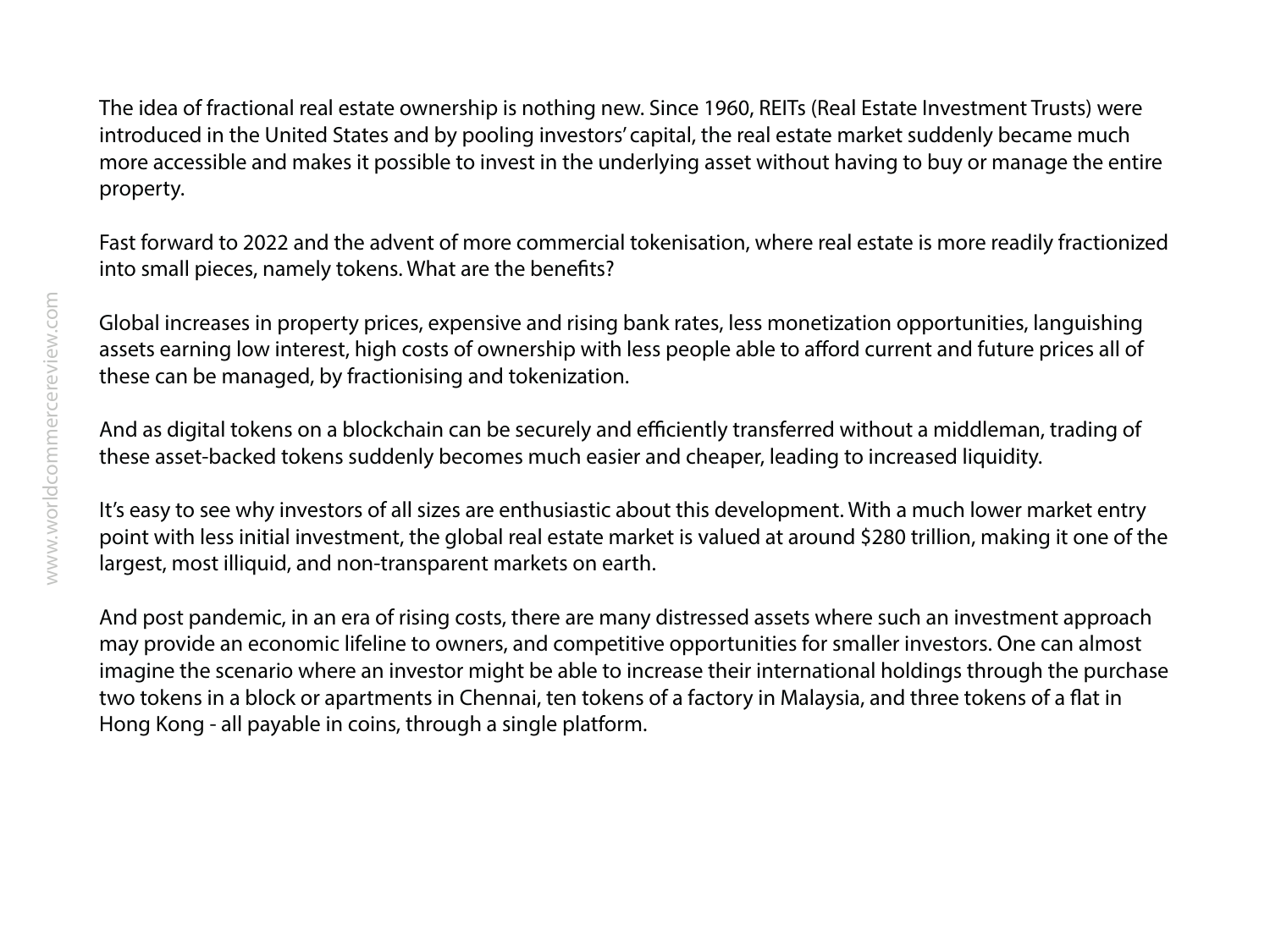Recognising this opportunity, Euro Exim Bank are investigating the tokenization of such assets and looking at offering several unique coins, asset backed by investment grade instruments in an easy to trade blockchain-based token.

Whilst the industry is always on the lookout for the next best thing, we believe the tokenisation projects will position the bank as a crypto provider of choice, with provenance, security, asset backing, assurance, and value.

In addition to our strategy on coins and tokens, our journey towards full digitisation of documents and digitalisation of processes across the extensive trade ecosystem continues apace.

Our lofty ambitions and aspirations are to be the premier provider of trade and crypto currency services through stable coins and tokens, contributing to better customer experience. With fast, cross border payments, low transaction fees, efficient settlement, and management of platforms, we will facilitate access to distributed financial services for the unbanked, ultimately enabling digital financial inclusion.

At the time of writing, with the UK COVID wine and cake Partygate debacle seriously overshadowed by ongoing international tension as Russia invades Ukraine, fears abound of its longer-term intentions to extend its reach to reestablish a power bloc similar to the former multi-state Soviet Union.

The West will need to be mindful and fully prepared to deal with trade implications, sanctions, which have now started, repercussions in the event of invasion, NATO and European military support, and how to handle possible nation state cyber-attacks on all manner of businesses across the supply chain.